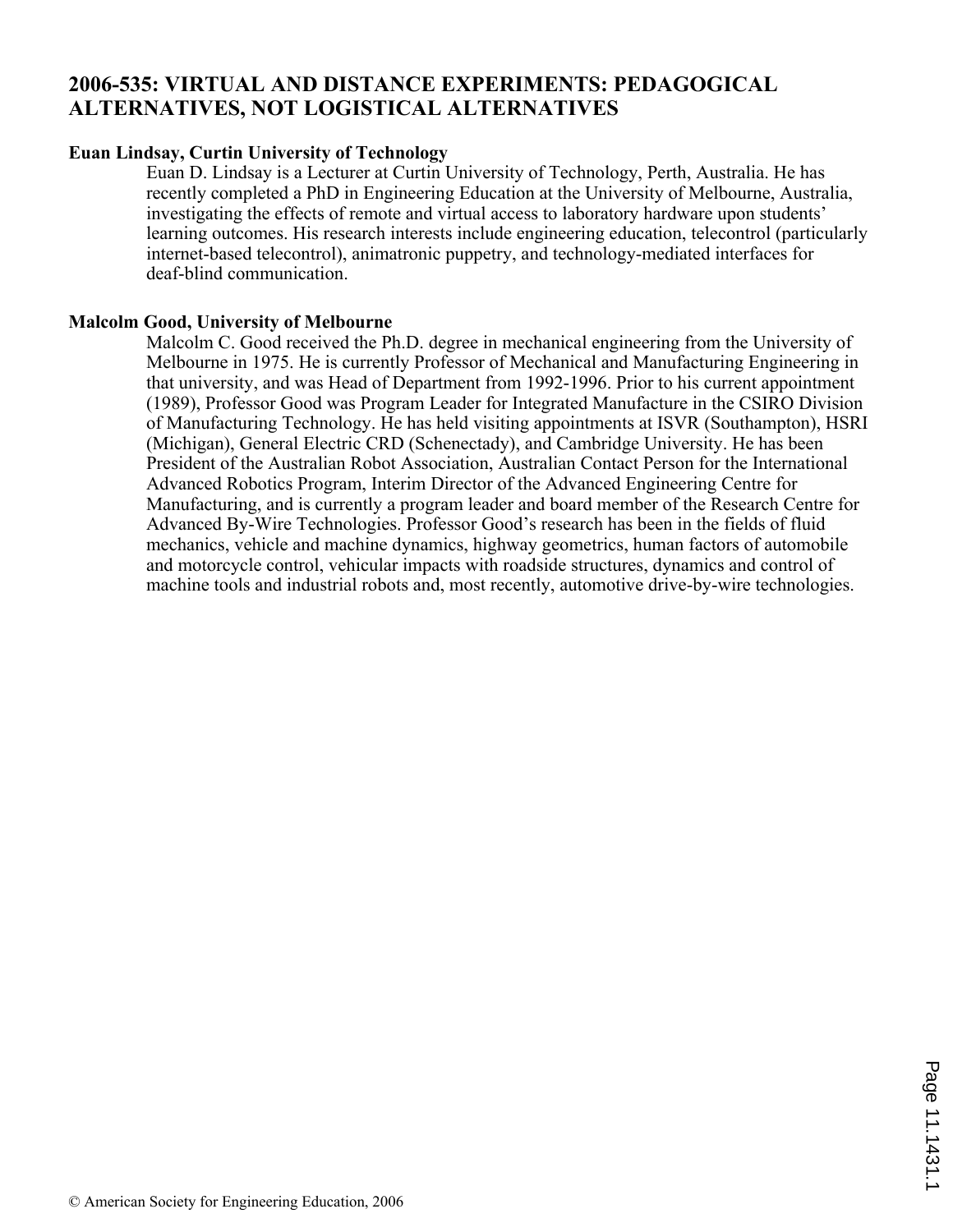# Virtual and Distance Experiments: Pedagogical Alternatives, not Logistical Alternatives

#### Abstract

Remote and virtual access to laboratory classes are increasingly prevalent in undergraduate engineering courses, but as yet there have been few, if any, studies, that adequately evaluate the learning outcomes of these alternative access modes. The move to alternative access modes has been driven primarily by logistical imperatives such as increased flexibility of delivery, and potential cost reductions. This focus on the "how" of implementing the laboratories has come at the expensive of the "why" – the impact upon the students' learning has been largely overlooked.

This paper reports a study into remote and virtual access to laboratory equipment, and shows that there are statistically significant differences between the students' achievement on a number of learning outcomes. In particular, it shows that certain types of learning outcomes are impacted differently in different modes. This fine-grained analysis avoids the common pitfall of simply comparing overall aggregated marks, and shows that rather than no effect upon outcomes, there are instead multiple changes in learning outcomes whose combined effects upon the students' marks cancel out.

The transparency of the interface was found to be a key factor in determining the quality of learning outcomes in the remote mode; however, it was not found to be significant in the simulation mode. This finding, whilst surprising, is explained when the theory pertinent to separation is considered.

The take home message of this paper is that moving to remote and virtual access to laboratory hardware leads to significant changes in the learning outcomes of the students who experience this laboratory. In the face of such changes, these alternative access modes must be considered pedagogical alternatives, rather than simply logistical conveniences.

#### Introduction

Laboratory classes are a key element in undergraduate engineering teaching. They serve a number of valuable roles, such as validating analytical concepts, and providing exposure to professional practice  $<sup>1</sup>$ . One of the drawbacks of laboratory classes is that they are expensive,</sup> in terms of both time and money. Another drawback is the significant logistical challenge of scheduling access to hardware for potentially large groups of students. Remote and virtual laboratory classes provide an attractive solution to these drawbacks. They offer flexibility in delivery, with students able to access their laboratory class whenever and wherever they wish.

Since the first remote laboratory classes in 1996<sup>2</sup>, there has been a steady climb in the amount and variety of laboratory hardware that is available online. The field has matured to the point where there have been overview summary papers published in the literature  $3$ , and even conferences dedicated to the area<sup>4</sup>. MIT in Boston are pursuing a world-wide network of remote laboratories – the iLabs project  $5$ .

Whilst there has been substantial technical growth, the pedagogical aspects of the field have lagged behind – "Unanswered is the question on the effects of learning outcomes" <sup>6</sup>. This absence of proper evaluation is highlighted in its absence even from the summary papers dealing with the field. Trevelyan  $3$  refers to the preliminary publications from the present research<sup>7</sup> as "an unusual experiment" dealing with evaluation of outcomes, with no other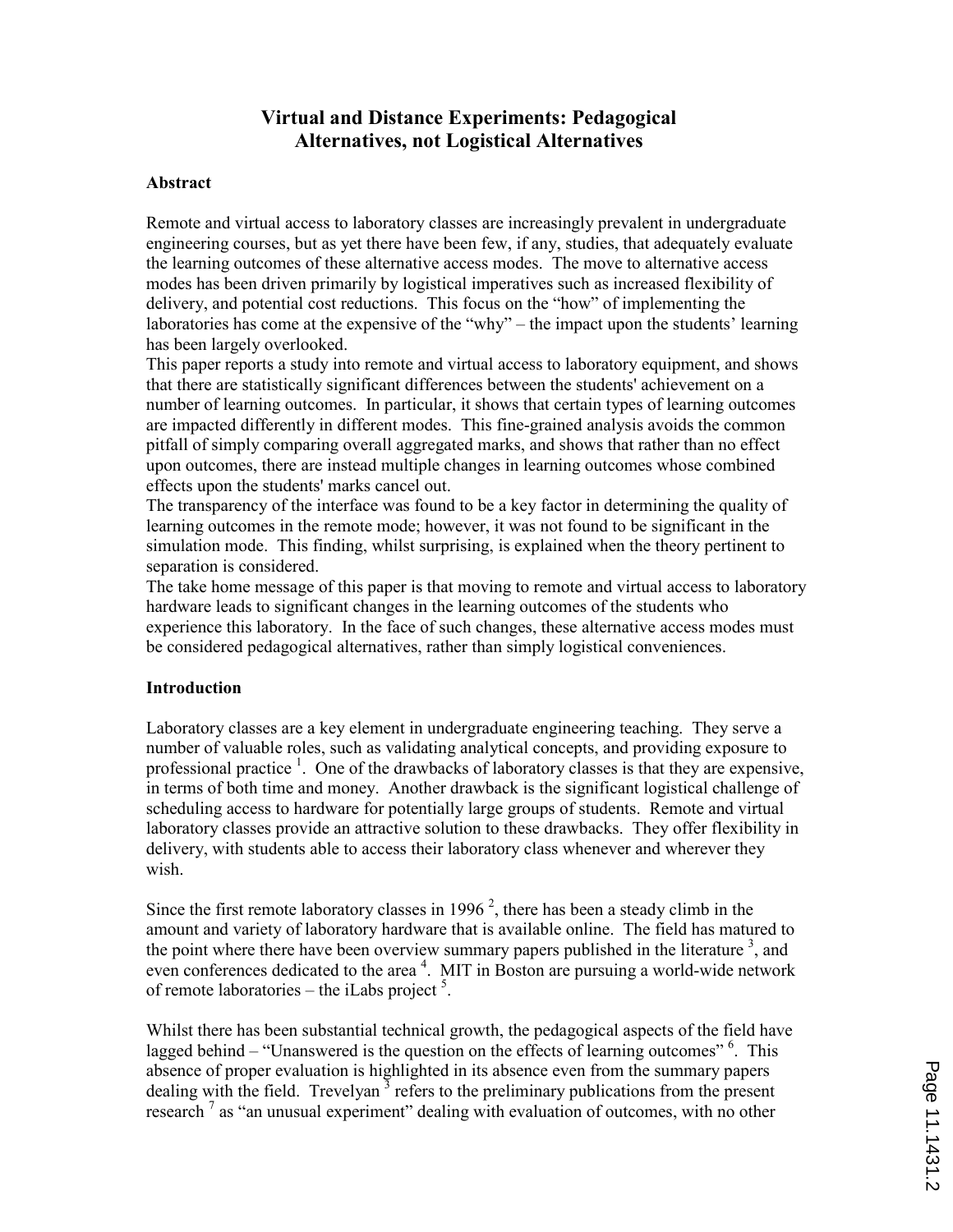references to studies involving evaluation of outcomes. The majority of the literature in the field is published as feasibility studies, showing that the chosen experiment is technically feasible in a remote mode. A few of the papers show preliminary intentions of how evaluation will be done (eg Tuttas & Wagner<sup>6</sup>), but on the whole there is a complete absence of concrete evaluation of actual outcomes.

One of the reasons for this lack of focus on evaluation is the potentially prejudicial views that staff and students bring to the experience, most likely based in the loss of the psychomotor domain outcomes. The first ever remote laboratory  $2$  was named "Second Best to Being There" – an explicit assumption that the remote experience was inferior to the proximal one. The assumption of inferiority was also propagated as an outcome from a forum discussing the future of control education – whilst acknowledging the opportunities offered by remote laboratories, '"hands-on" laboratory experience remains the best way to educate students'  $1$ a contention presented without any supporting evidence. This assumption that any remote implementation must be inferior, and only used as a "better-than-nothing-at-all" substitute, supports the lack of adequate evaluation – after all, if we know it is inferior, why waste time proving this?

More recently the assumption of inferiority has come into question. Studies have been performed in which the outcomes of alternative modes have been compared, such as that of Ogot  $8$ . This study compared the overall marks of students in both the remote and proximal modes, and concluded that there is no difference between the modes – a finding that would be valuable, were it not for the blurring caused by the mark aggregation process. There are many valuable outcomes of a laboratory class, and comparing only an aggregated mark introduces the risk that multiple effects may "cancel" each other. In order to gain a meaningful understanding of how the learning changes, a finer-grained analysis of a remote laboratory class is required.

# The Laboratory Class

The laboratory which was investigated in this instance was the calibration of a piezoelectric accelerometer. This class forms a practical component for a third-year Mechanical Engineering unit in Data Acquisition and Control.

In this laboratory experiment, the accelerometer is mounted on an electrodynamic shaker, which is excited using signals generated by a spectrum analyzer. The velocity of the accelerometer is also measured by a laser Doppler vibrometer. This velocity signal and the accelerometer's own acceleration measurement are analyzed using the spectrum analyzer. The spectrum analyser calculates a transfer function between the two signals,  $H(\omega)$ , that is dependent upon the frequencies,  $\omega$ , of the excitation signal. Using this experimentallyderived transfer function and the theory relevant to the experiment, students are then able to determine a calibration constant, A, for the accelerometer.

The laboratory is conducted primarily through a single point of control, the spectrum analyzer. As a result, the alternative access modes are simply a matter of providing a remote mechanism for controlling the spectrum analyzer, achieved in the remote implementation using a General Purpose Interface Bus (GPIB) connection. A MATLAB Graphical User Interface was constructed to represent the spectrum analyzer and to provide the user with access to the functionality of the spectrum analyzer that was necessary to perform this experiment. A simulation of the system was also constructed, using the same GUI as the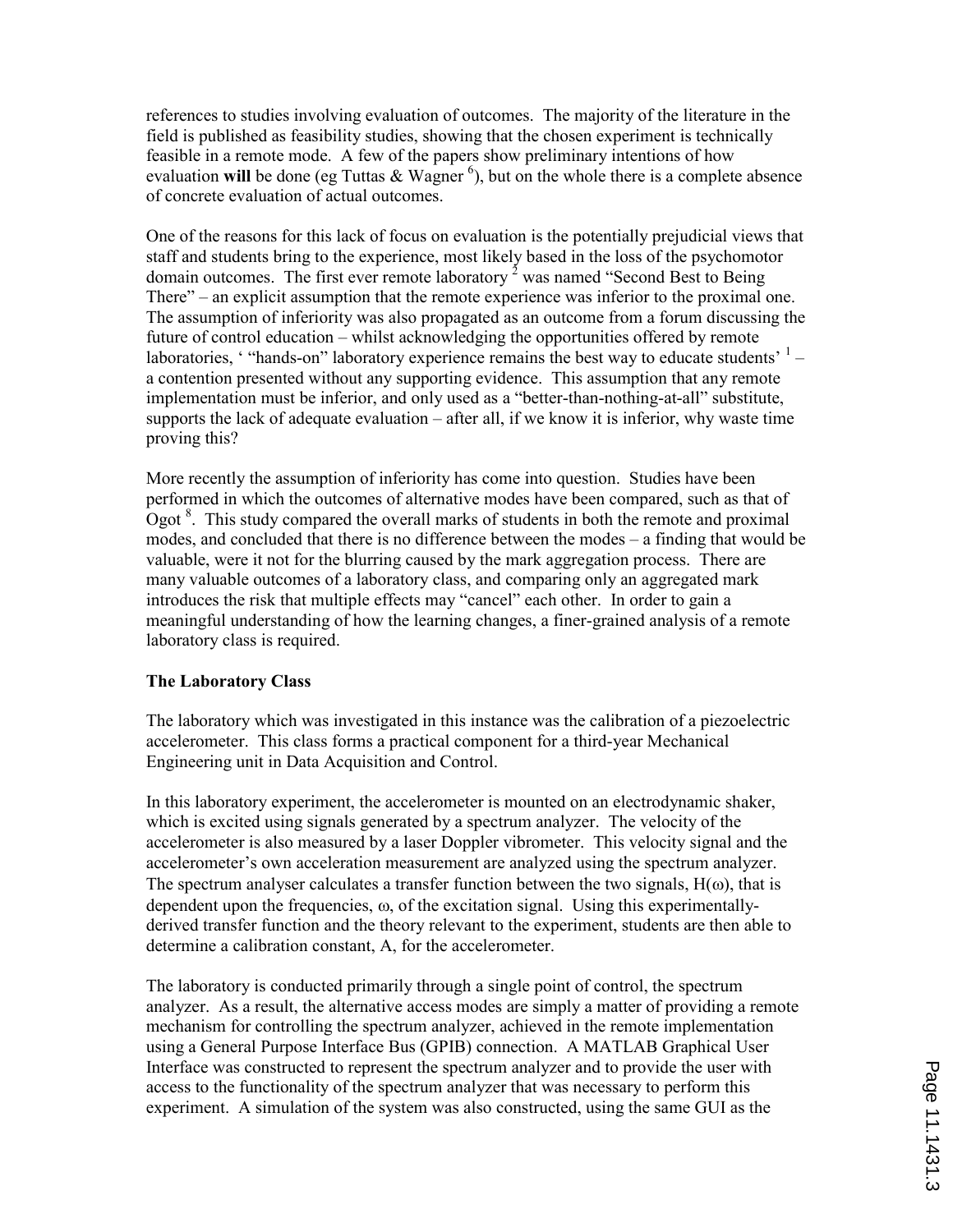remote interface. This simulation used recorded data from the system to generate responses interactively for the user. The simulation access mode differed from the remote mode only in the students' belief of whether there was actually real hardware involved. All other factors were kept the same. In this way some insight into the importance of the students' awareness of the access mode could be gained.

Two comparative trials were conducted with this laboratory. In order to gauge the importance of the audiovisual feedback in establishing the transparency of the interface, the first trial was conducted without audiovisual feedback, whilst the second trial included audiovisual feedback. As far as possible, the two trials were conducted in exactly the same manner, with the same equipment, the same handouts, the same marking scheme and the same post-test surveys. The only difference was a change in laboratory demonstrator.

The results of the second trial, incorporating audiovisual feedback, have previously been published elsewhere<sup>9</sup>, reporting statistically significant differences between the modes. This paper reports the differences found between the modes in the first trial, without audiovisual feedback.

A range of tools were used to measure the changes between the modes. The tools that showed the most meaningful differences were the distributions of the students' perceptions of their learning objectives and of their learning outcomes, and the quantitative measures of these learning outcomes. Not all of the students involved in the study provided an equivalent amount of data to the study – some did not complete the post-test; some did not submit their assignments. A net total of 114 data points are used in the quantitative analysis.

#### Perceptions of objectives

As part of the post-test survey, the students were asked the question "What did you think the learning objectives of the laboratory class were?" Their responses to this question were allocated to seven categories, and the distributions of these responses compared (Figure 1):



Figure 1: Perceptions of Learning Objectives

None of the modes generated any responses in the Signal Analysis category, reducing the number of degrees of freedom for the contingency table analysis to 10. The  $\chi^2$  statistic for this distribution was 18.55, which is larger than 18.31, the threshold value for significance at the  $p=0.05$  level  $10$ . This indicates that there are statistically significant differences in the distributions of students' perceptions of the objectives of the laboratory class, based upon their access mode. To determine where the differences in the distributions were, a ztechnique analysis was performed, finding five differences were statistically significant, as shown in Table 1.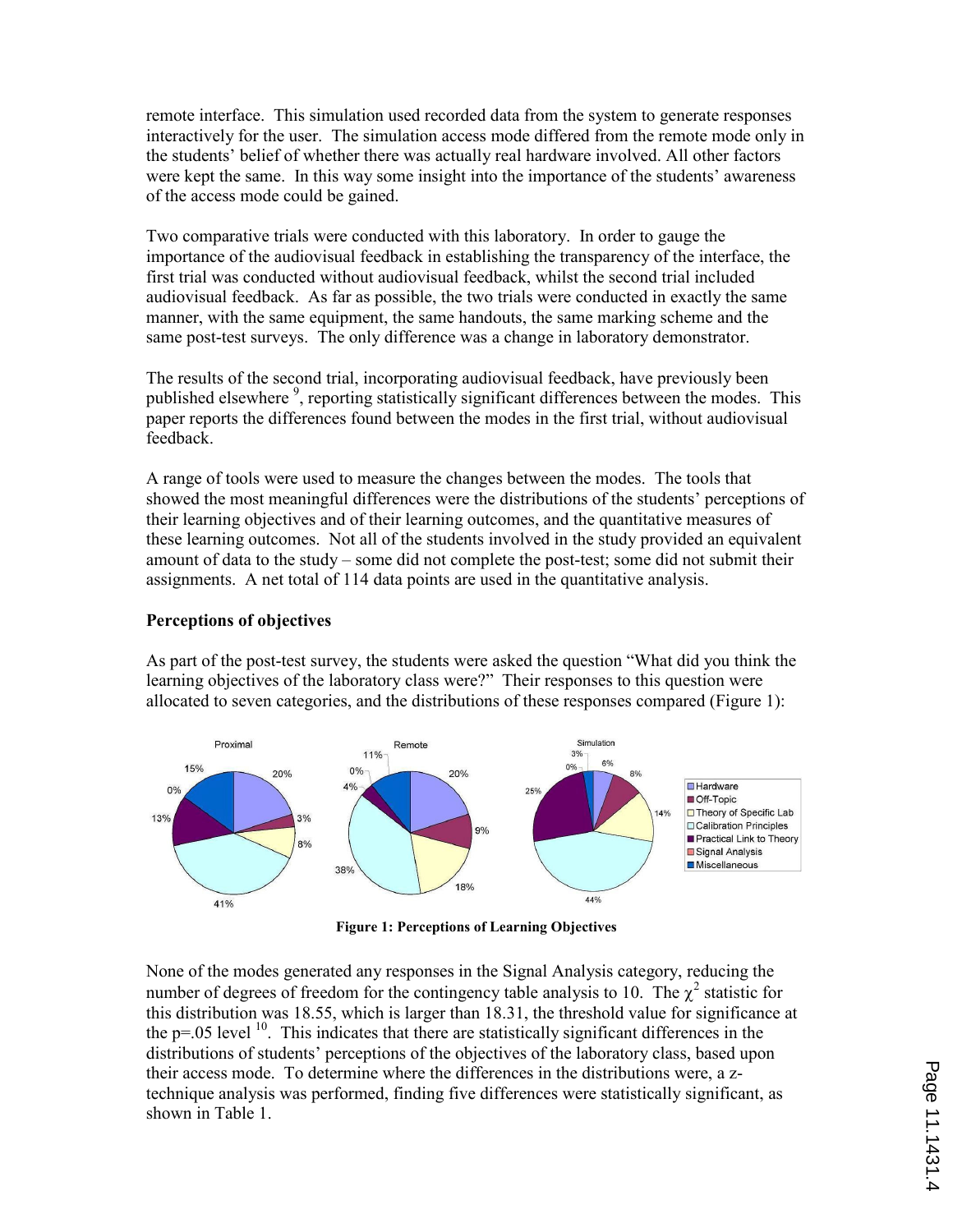| Category                 | <b>Higher Mode</b><br><b>Lower Mode</b> |                    | P Value    |
|--------------------------|-----------------------------------------|--------------------|------------|
| Hardware                 | Proximal $(20\%)$                       | Simulation $(6\%)$ | $\leq .05$ |
| Hardware                 | Remote $(20\%)$                         | Simulation $(6\%)$ | $\leq .05$ |
| Practical Link to Theory | Proximal $(13%)$                        | Remote $(4\%)$     | $\leq .05$ |
| Practical Link to Theory | Simulation $(25%)$                      | Remote $(4\%)$     | $\leq .01$ |
| Miscellaneous            | Proximal $(15%)$                        | Simulation $(3%)$  | < 0.05     |

#### Table 1: Significant z-test results - Objectives

Table 1 shows that for the simulation mode, the absence of laboratory hardware served to reduce the importance of Hardware in the students' minds, whereas for the remote mode, physical separation from the hardware reduced the importance of linking theory to practice.

### Perceptions of Outcomes

As part of the post-test survey, the students were asked the question "What was the most important thing you learned from the laboratory class?" Their responses to this question were allocated to seven categories, and the distributions of these responses compared (Figure 2).



Figure 2: Perceptions of Learning Outcomes

The analysis of the students' responses indicated that their perceptions of their learning outcomes did not vary substantially between the three access modes - the  $\chi^2$  statistic for this distribution was 10.27, well below the 21.03 threshold of significance. There were some minor, possibly indicative differences in the distributions, but nothing that reached statistical significance. This is in contrast to their perceptions of the objectives of the laboratory class, which do differ according to access mode.

Upon initial inspection of Figure 1 and Figure 2, it appears that there are differences between the distributions of the responses for the two questions – that the students' perceptions of the objectives of the laboratory differ from their perceptions of the actual outcomes. Contingency table analysis generates  $\chi^2$  values of 12.259, 11.618 and 12.534 for the proximal, remote and simulation modes respectively – all very close to the threshold value of 12.59 for significance at the  $p = .05$  level.

The z-technique analysis shows that whilst the overall distributions are not significantly different, four of the seven categories have at least one mode where there is significant dissonance between the students' perceptions of objectives and their perceptions of the outcomes (Table 2).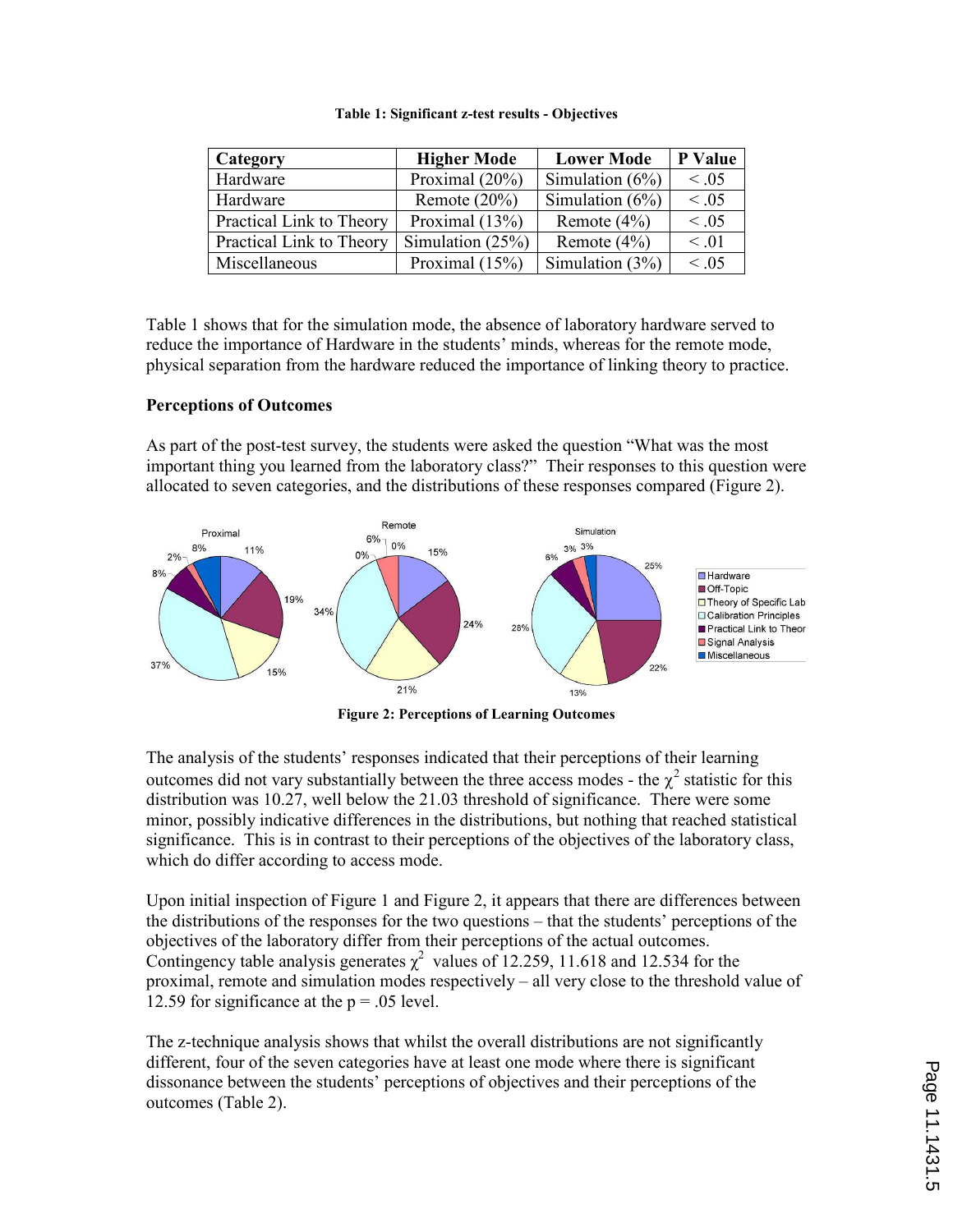| Category                 | Mode       | <b>Objectives</b> | <b>Outcomes</b> | P Value    |
|--------------------------|------------|-------------------|-----------------|------------|
| Hardware                 | Simulation | $6\%$             | $25\%$          | $\leq .05$ |
| Off-Topic                | Proximal   | $3\%$             | 19 %            | $\leq .01$ |
| Off-Topic                | Remote     | 9%                | 24 %            | $\leq .05$ |
| Practical Link to Theory | Simulation | $25\%$            | $6\%$           | < 0.05     |
| Miscellaneous            | Remote     | $11\%$            | $0\%$           | $\leq .05$ |

Table 2: Significant z-test results - Objectives vs Outcomes

Figure 2 shows that all three modes displayed similar distributions in the students' perceptions of the outcomes of the laboratory, suggesting that the dissonances are due to their perceptions of the laboratory objectives. Table 2 shows all three modes have a category that displays a statistically significant dissonance, but these dissonances are spread over four of the seven categories. Each mode induces specific dissonances, but these dissonances vary between the modes – each access mode alters the students' perceptions, but does so in a different way.

# Marking Criteria Results

The students each submitted a written report on their laboratory class, due two weeks after the completion of the laboratory. The reports were marked according to whether specific behaviors were represented. From these behaviors, eleven criteria marks were determined. The student's mark for a criterion is simply the number of associated behaviors displayed in his or her report. Neither which of the behaviors are included, nor where the behaviors appear in the report matter. For example, the behaviors for Criterion Seven, the Resonance / Anti-resonance pair, are as follows:

There is a resonance around the 200 Hz frequency, and an anti-resonance around the 220 Hz frequency.

I. The student identifies the existence of the resonance and the anti-resonance

II. The student indicates that these resonances compromise the calibration they have just completed.

III. The student notes the range of frequencies (180 Hz to 230 Hz) that are affected by the resonances

IV. The student explains that the operating envelope for the accelerometer must not include the frequencies affected by the resonances.

V. The student indicates that these resonances will alter the gradient of the  $|H(\omega)|$  vs  $\omega$ curve.

VI. The student lists possible causes of these resonances

VII. The student postulates possible remedies to correct these causes of resonance.

Thus, for example, a student who indicates that the resonance and anti-resonance are present, and identifies the range of frequencies that are affected, but does not include any of the other behaviors, will score two for criterion seven. This fine-grained approach to marking the reports reduced the potential confounding impact of the marker. Marking is a digital yes-no process rather than a continuous "feels like seventy percent" approach.

Statistically significant differences were found in four of the eleven marking criteria:

- Criterion 1 The relationship between the transfer function,  $H(\omega)$ , and frequency,  $\omega$ .
- Criterion  $2$  The Calibration Constant A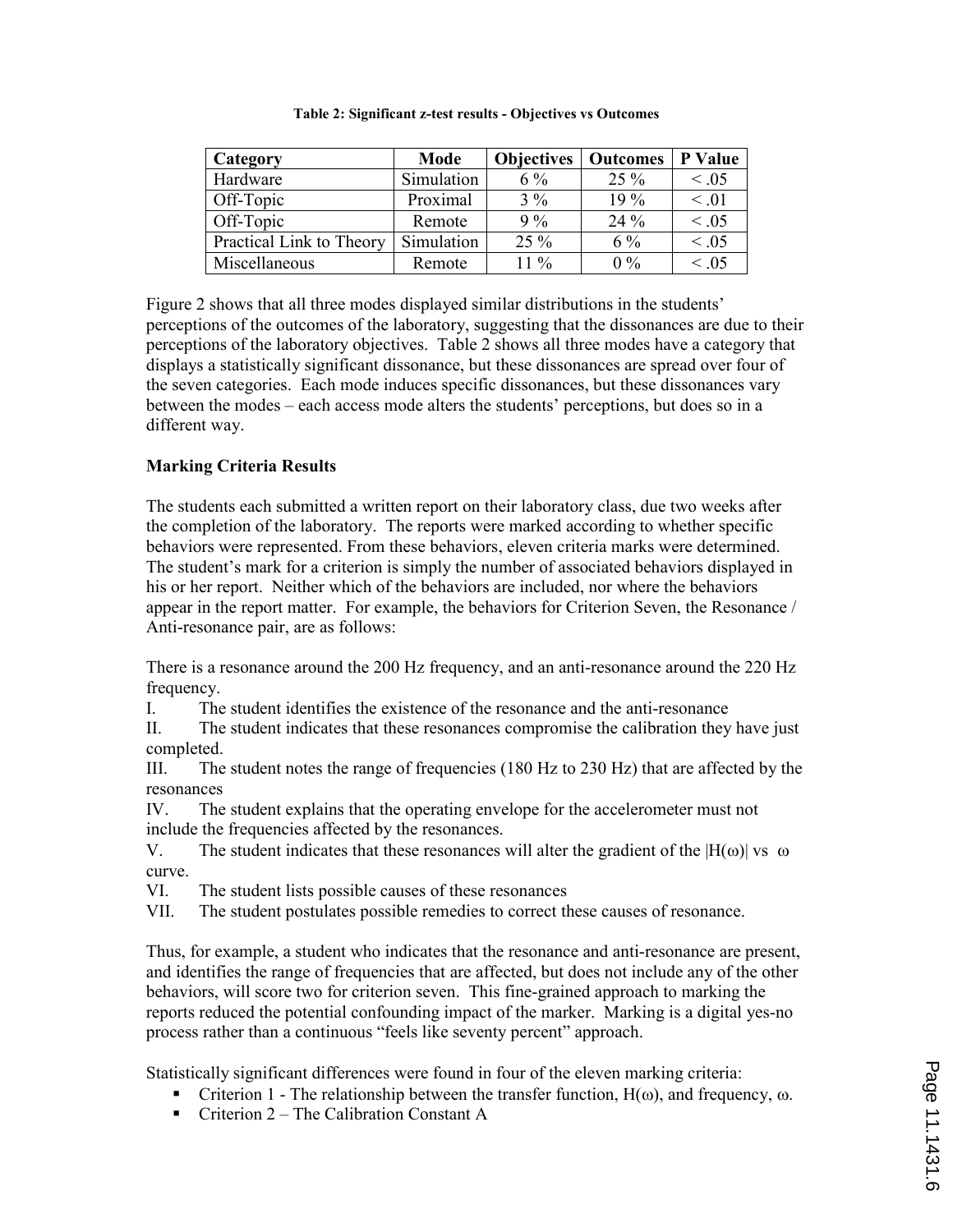- Criterion 7 The Resonance / Anti-resonance pair
- Criterion 9 The Laser Doppler System

The 95% confidence intervals for the means of each mode are shown in Figure 3.



Figure 3: Confidence Intervals for Criteria Means - 1, 2, 7 & 9

The students display different performance based upon their access mode. There is no clearly superior mode, with different modes enhancing different criteria. Both the simulation and remote modes showed differences from the proximal, and from each other.

The students in the simulation mode showed a stronger understanding of the transfer function  $H(\omega)$  and it's relationship with the frequency  $\omega$  (criterion 1), but a poorer understanding of the laser Doppler system (criterion 9).

The students in the remote mode were much less able to handle unexpected results within the laboratory – demonstrated by highly significant differences for criterion 7, The Resonance/Anti-resonance pair. Students in the remote mode were less likely to indicate that they had detected unexpected results, and to demonstrate the consequences of these deviations.

Students in the remote mode also performed less well on criterion 2, the Calibration Constant – indicating that they were less likely to produce a correct value for the calibration constant, and to understand the limitations upon this calculation.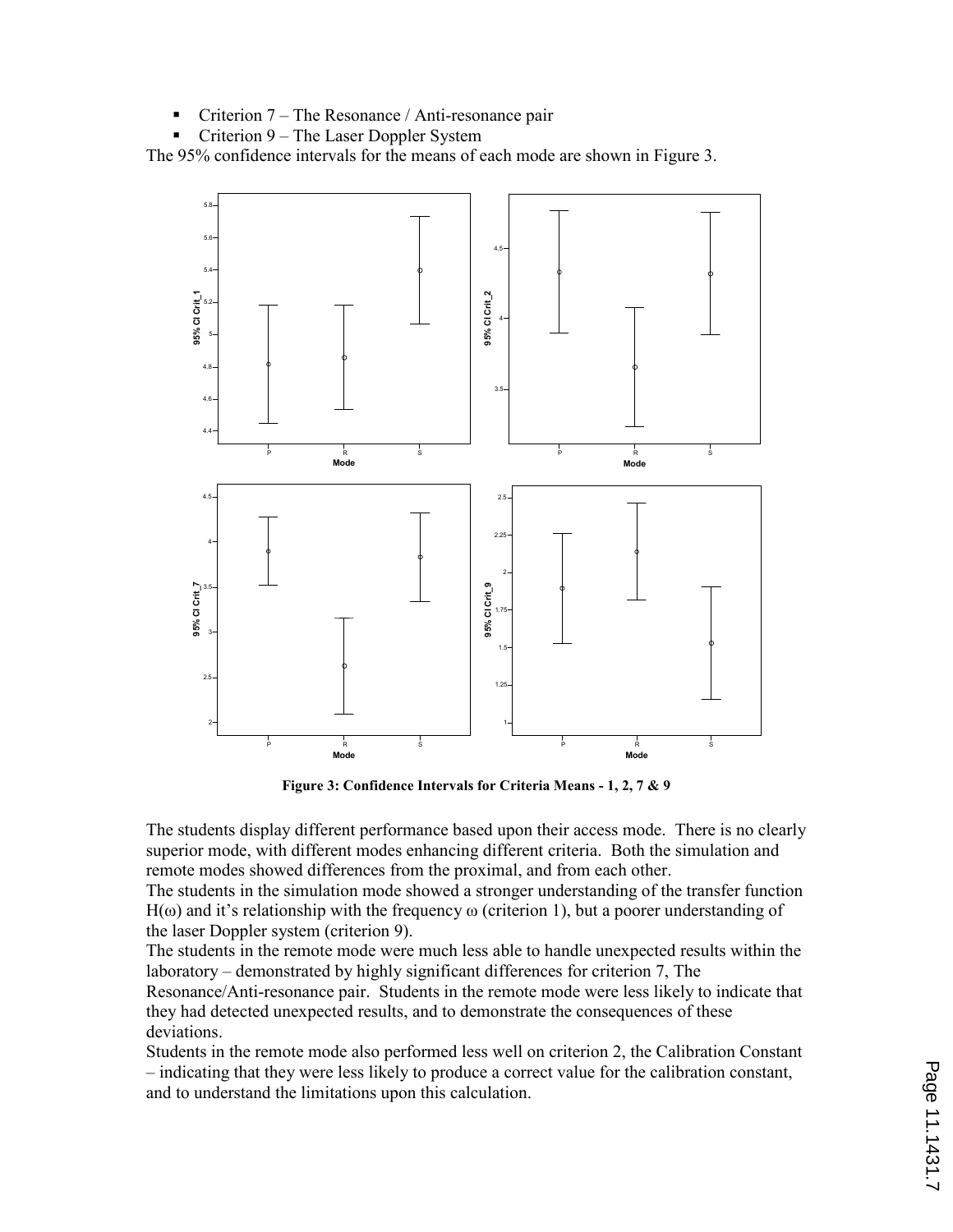# Perceived Impact of Alternative Mode

The students' perceptions of the change of mode were also surveyed via the question "What effect did you think your access mode had upon the laboratory class?" Transparency of the interface was a significant factor in the responses from the Proximal and Remote modes, but surprisingly absent from the Simulation mode responses. Around of a third (15 out of 44) of the Proximal mode students indicated that the unmediated interaction with the equipment made their mode superior. 29% (10 out of 34) of the remote mode responses indicated that the opaqueness of the interface had detracted from their learning. Responses of this nature, however, were almost entirely absent from the simulation mode.

The differing perceptions of the students towards their laboratory experiences is also implicit in the differences in perceptions and outcomes between the remote and simulation modes. Both modes are implemented using an identical interface, in an identical location, with identical resource materials. The key difference is the students' perceptions of the reality of the experience – in one mode, the hardware actually exists, and in the other it does not.

This difference in beliefs leads to significant differences in some of the desired outcomes of the laboratory class. This importance of perceptions is supported by the constructivist learning paradigm. Students create meaning by assimilating new information into the context of their prior learning  $11$ . Students encountering the laboratory class in a different context will assimilate the experience differently – and in doing so will learn differently.

### A different kind of difference

Both this study, and the previously reported study with audiovisual feedback, show that there are significant differences in the learning outcomes of students exposed to remote and virtual access to laboratory hardware. This study has shown that the students' different beliefs regarding the hardware, and whether it is real, lead to significant changes in their perceptions of the objectives of the class, in their learning outcomes, and in their perception of the importance of the transparency of the interface.

Remote and virtual access are viable learning experiences, but they lead to different learning outcomes. Just as laboratories achieve different goals than lectures or tutorials, remote and virtual laboratories are different again – they must be considered as pedagogical alternatives, rather than merely logistical conveniences.

#### Bibliography

- 1. Antsaklis, P., Basar, T., deCarlo, R., McClamroch, N. H., Spong, M. W., & Yurkovich, S. (1999). Report on the NSF/CSS Workshop on New Directions in Control Engineering Education. IEEE Control Systems, 19(5), 53-58.
- 2. Aktan, B., Bohus, C. A., Crowl, L. A., & Shor, M. H. (1996). Distance Learning Applied to Control Engineering Laboratories. IEEE Transactions on Education, 39(3), 320-326.
- 3. Trevelyan, J. (2003). Experience with Remote Laboratories in Engineering Education. Paper presented at the 14th Ann Conf Aust. Assoc. Eng. Educ, Melbourne, Australia.
- 4. Gentil, S. (2004). IFAC Workshop on Internet Based Control Education IBCE '04, Grenoble, France.
- 5. MIT. (2005). iLabs Homepage. Retrieved December 22nd, 2005, from http://icampus.mit.edu/ilabs/